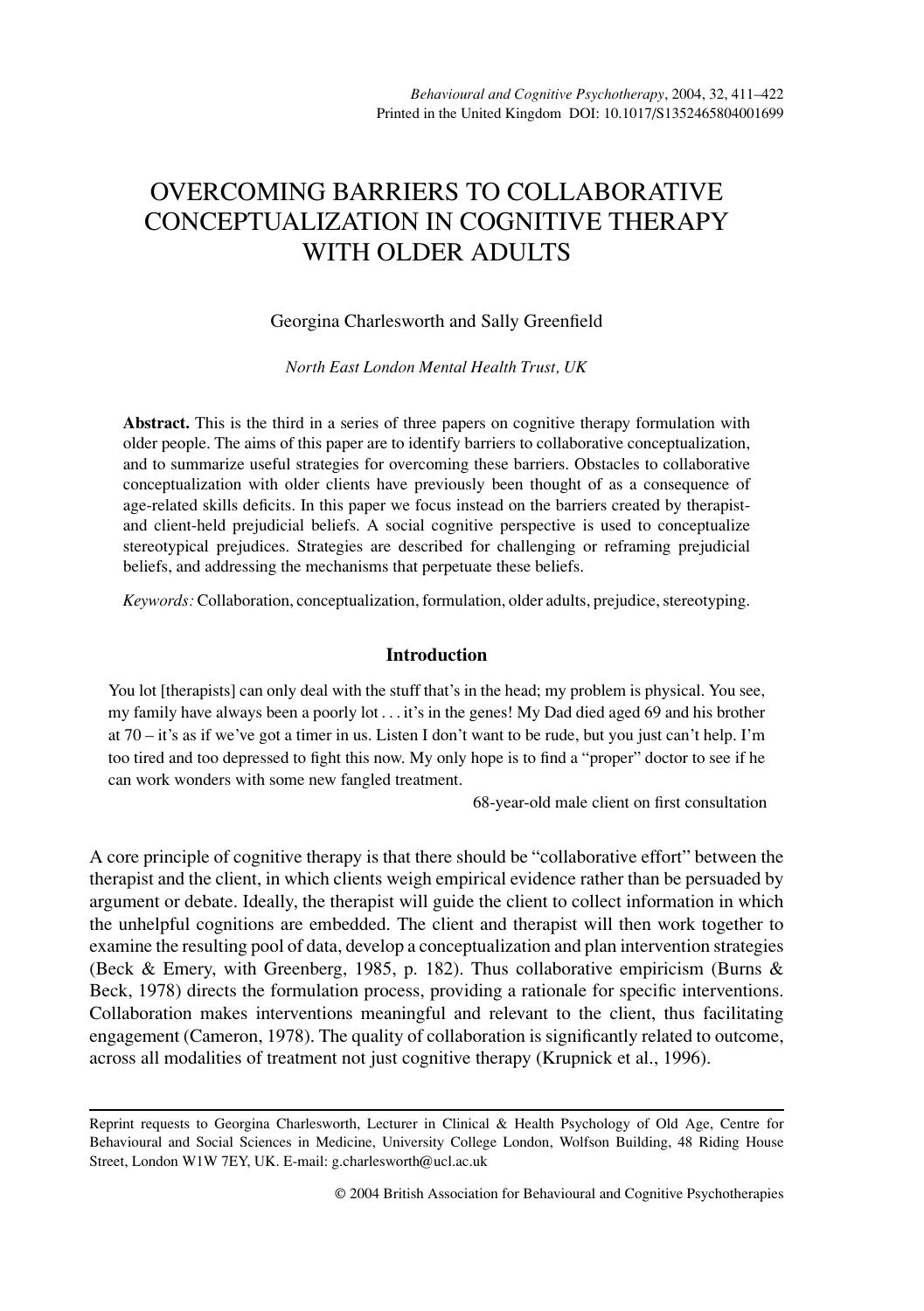Dick, Gallagher-Thompson and Thompson (1996) "cannot stress enough how the success of c/b [cognitive behavioural] therapy hinges on the collaborative therapeutic relationship" (p. 522). However, the formation of a collaborative relationship is not always straightforward. Clients "sent" for therapy, as is the case with a significant proportion of older clients, may be neither welcoming of a psychological rationale nor looking for a collaborative relationship. The 68-year-old gentleman quoted above had strongly held beliefs about his disorder. He did not see the purpose of psychological treatment, he was not looking to form a collaborative partnership with the therapist, and his views would not make him an ideal candidate for cognitive therapy (see Safran, Segal, Shaw, & Vallis, 1990). The vignette may be familiar to cognitive therapists working with older people, and it highlights some key questions that the current paper intends to address, namely (i) what are the obstacles to working collaboratively and (ii) how can obstacles be overcome?

Barriers to collaboration arise with people of all ages, and indeed challenges to collaboration have been discussed in the "disorder-specific" cognitive therapy literature: for example, in the areas of psychosis (Chadwick, Birchwood, & Trower, 1996; Fowler, Garety, & Kuipers, 1998a, b; Gumley & Power, 2000; Kinderman & Lobban, 2000; John & Turkington, 1995), eating disorders (Kleifield, Wagner, & Halmi, 1996), substance abuse (Beck, Wright, & Newman, 1992; Liese, 1994), personality disorders (Layden, Newman, Freeman, & Morse, 1993) and chronic pain (Hanlon, Turk, & Rudy, 1987).

Commonly arising obstacles to collaboration in cognitive therapy with older people include: facilitating active involvement with clients who expect to be passive recipients of care; working to a cognitive model with clients who hold a "non-cognitive" theory of cause or maintenance of their presenting problems; and making complex conceptualizations understandable and meaningful for clients with reduced cognitive capacity. We take the view that both therapist and client factors can form barriers to collaboration, and the initial case example illustrated the potential for mismatch between therapists' and clients' expectations and/or abilities. Both therapists and clients are likely to become aware of such mismatches and attribute meaning to them. Collaboration will be prevented or disrupted if the client's attributions arise from stereotypical prejudices towards "the young", "therapists" or "therapy". Alternatively, the therapist's stereotypical views of the aged may result in him/her blaming the client for being "unable to engage in therapy", "un-psychologically minded" or "cognitively impaired".

In order to work collaboratively, it is important for the therapist to become cognizant of their own cognitive biases, and those of the client. Proponents of social cognition theories have previously identified that clinicians may be susceptible to stereotypes of older adults in ways that lessen their ability to provide competent treatment (Yarhouse, 2000, p. 122). Based on the social cognition approach, we propose that barriers to collaborative conceptualization with older clients can arise from stereotypical prejudice of younger therapists towards their older clients and vice versa.

### **Stereotypical prejudice model**

We propose a model of the formation and maintenance of stereotypical prejudice towards, and by, older people in therapy. The model provides a conceptualization of cognitive barriers to collaboration, and follows the basic cognitive premise that beliefs arise from prior experiences and are reinforced by cognitive and other processes. In outlining the model, we begin by identifying three categories of prejudicial belief. We consider the client and therapist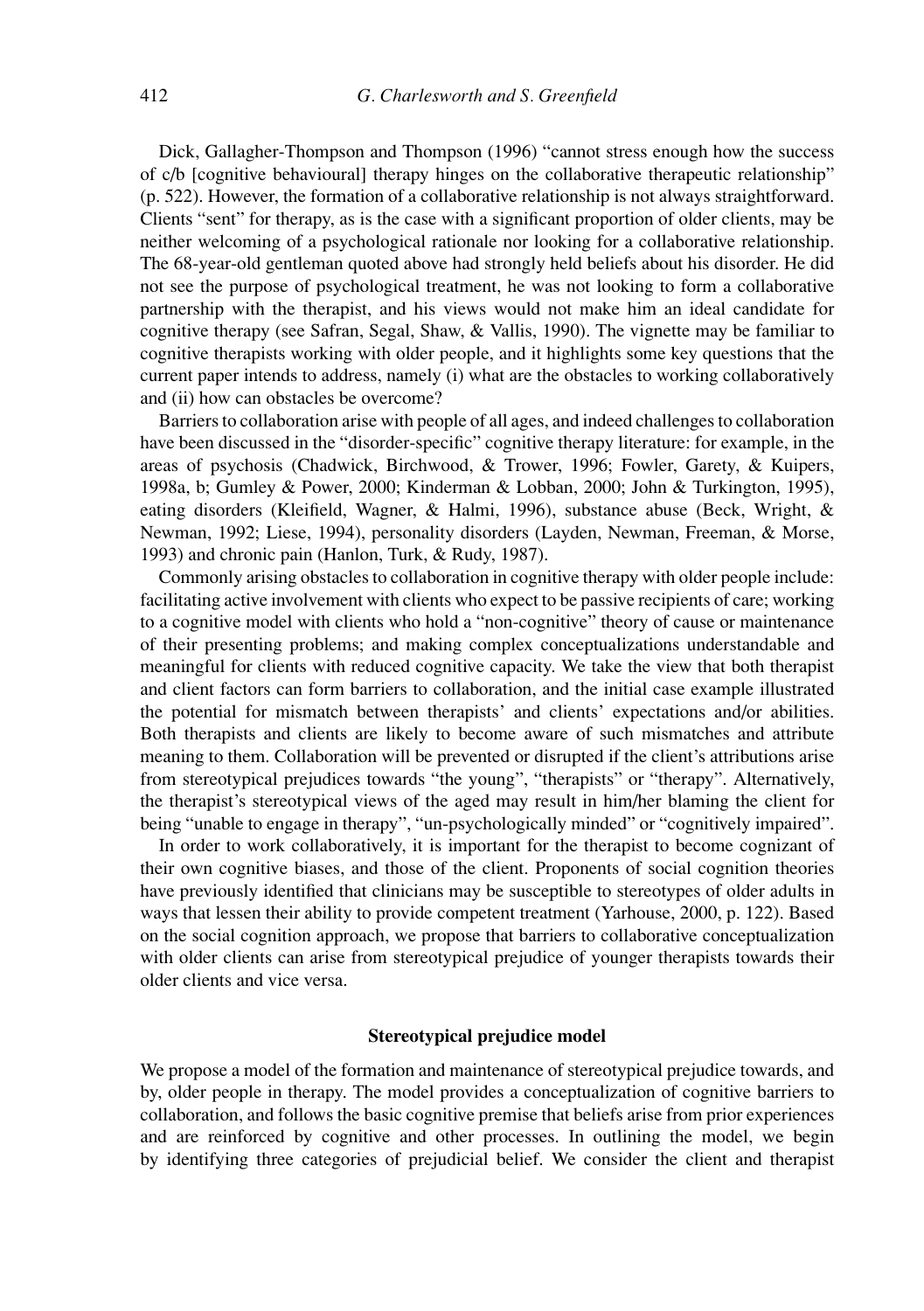

**Figure 1.** Model of predisposing and perpetuating factors in the formation and maintenance of stereotypical prejudices in cognitive therapy with older people

experiences that are likely to give rise to such beliefs. We then describe three mechanisms of belief maintenance, namely clients' and therapists' cognitive processes, relationship factors, and systemic issues. A diagrammatic representation of the model is shown in Figure 1.

# *Stereotypical prejudices*

In the cognitive prejudice model we include three commonly occurring, but unhelpful, categories of client and therapist prejudices, namely "ageism", "pessimism towards therapy" and "psychopathologism". These categories are not mutually exclusive, and there may be overlap. Typical examplars are shown in Table 1.

*Ageism.* The phenomenon of ageism is pervasive in many Western societies (see Blytheway, 1994; Nelson, 2002). Ageist views of the young towards the old, or the old towards themselves (internalized ageism), typically label "the old" as being unable to change, unable to respond to psychological therapies, and on a course of deterioration rather than continued growth. Some older clients may show reverse ageism towards the young, including their therapists; for example, they may view younger cohorts as uncaring, unable to understand, or as too vulnerable to be exposed to the harsh realities of the world.

*Pessimism towards therapy.* "Therapeutic nihilism" has long been identified as a common but unhelpful position for therapists when it comes to working with older people. Consequently, older people have often been excluded from therapy. Pessimism in the therapist can be triggered by their own beliefs that "nothing can be done", or by a sense of helplessness or hopelessness in an older client. Therapist and client pessimism are likely where depression is seen as a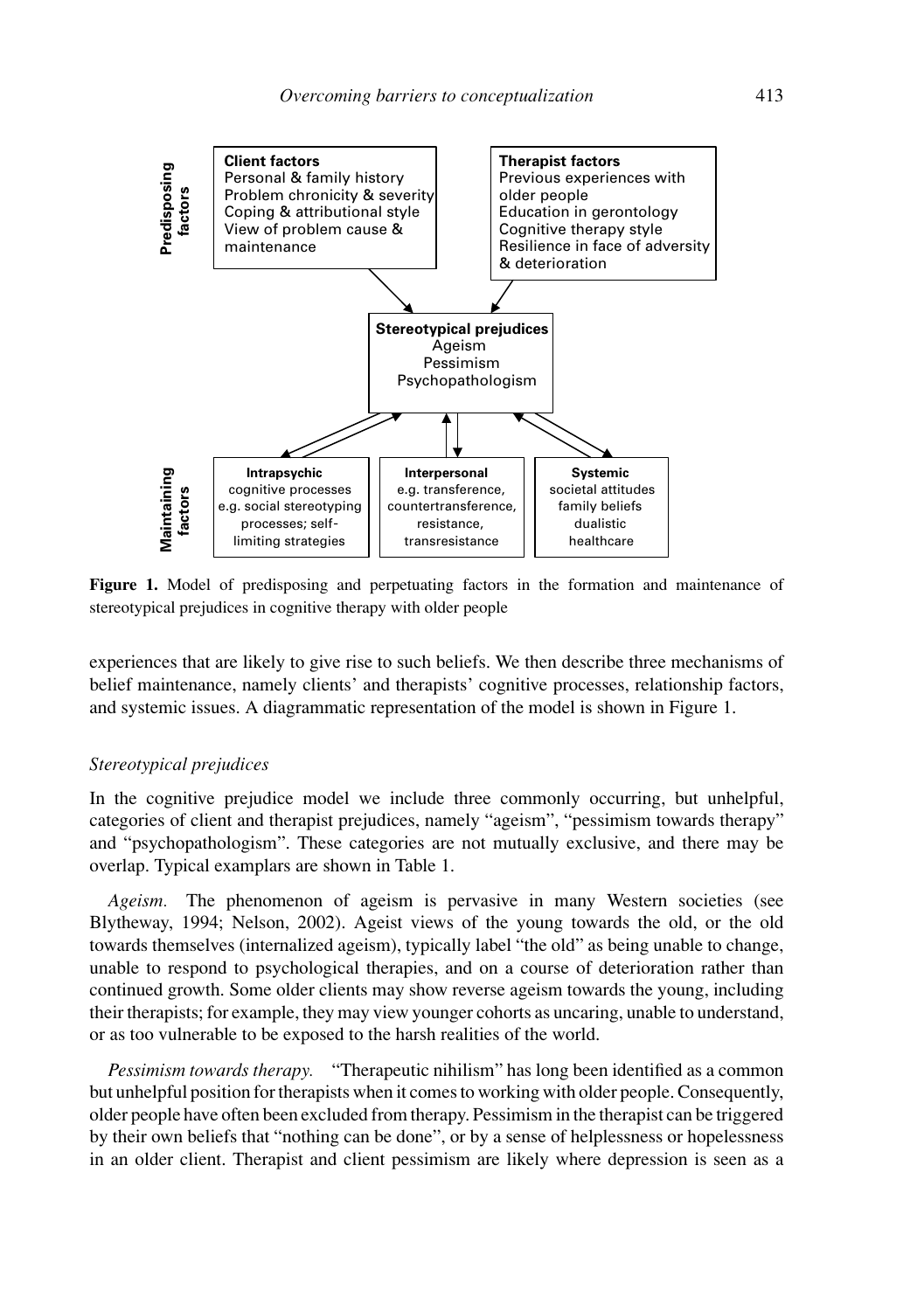| Client beliefs                                 | Therapist beliefs                            |
|------------------------------------------------|----------------------------------------------|
| <i>Ageism</i> (internalized, or towards young) | <i>Ageism</i> (towards the old, or self)     |
| "I'm too old to change"                        | "The old" can't do cognitive work/take a     |
| "You can't teach an old dog new tricks"        | psychological perspective/do homework or     |
| "They (the therapist) are too young            | behavioural experiments"                     |
| to understand"                                 | "I'm too young/inexpert to help"             |
| <i>Pessimism</i> (helplessness/hopelessness)   | <i>Pessimism</i> (helplessness/hopelessness) |
| "I'm dying – talking can't save me"            | "All their NATs are realistic – there        |
|                                                | is nothing I/therapy can do"                 |
| Psychopathologism                              | Psychopathologism                            |
| "I've been sent to therapy so I must           | "They've been referred to me, so             |
| be mad"                                        | they must have a mental illness"             |
|                                                | "All symptoms are best explained by          |
|                                                | psychological factors"                       |

Table 1. Stereotypical prejudices that can act as barriers to collaboration

natural and inevitable consequence of common late-life experiences (e.g. chronic or terminal physical illness, caring for a chronically ill relative, loss of confiding relationships due to other's relocation, illness or death) or where depression is viewed as an expected and normal part of ageing. A review of pessimism in psychotherapy with older people is provided by Laidlaw, Thompson, Dick-Siskin and Gallagher-Thompson (2003, p. 21).

*Psychopathologism.* The term "psychopathologism" is used to refer to the belief that symptoms are best explained by intrapsychic factors, either proximal or distal, irrespective of evidence indicative of other potential explanations (e.g. physical, neurological, environmental). Inadvertent psychopathologism may arise where therapists fail to consider non-psychological explanations, for example, when therapists assume that patients referred for therapy for somatoform disorders have already been screened appropriately for possible physical causes of symptoms. Clients can also develop a belief that if they have been referred to therapy, then their difficulties must indeed be "all in the mind".

A subcategory of psychopathologism is a cognitive fundamentalist perspective. Here, the therapist believes that, de facto, a cognitive explanation is the most likely, and that clients must both be able to express their internal world in terms of thoughts and have a cognitive view of cause and maintenance. A client expressing a non-cognitive formulation, or using noncognitive language, is inappropriately seen as avoidant, unmotivated, uneducated or impaired.

#### *Predisposing factors*

Client and therapist factors, and the interaction between them, can predispose either party to stereotypical prejudices.

*Client factors.* Clients' views of ageing are likely to be influenced by society, media and their own experiences with older people. Their views on problem cause and maintenance, and their optimism for treatment and recovery, will be influenced by a range of features: personal and family history, direct and indirect experiences of physical and mental health,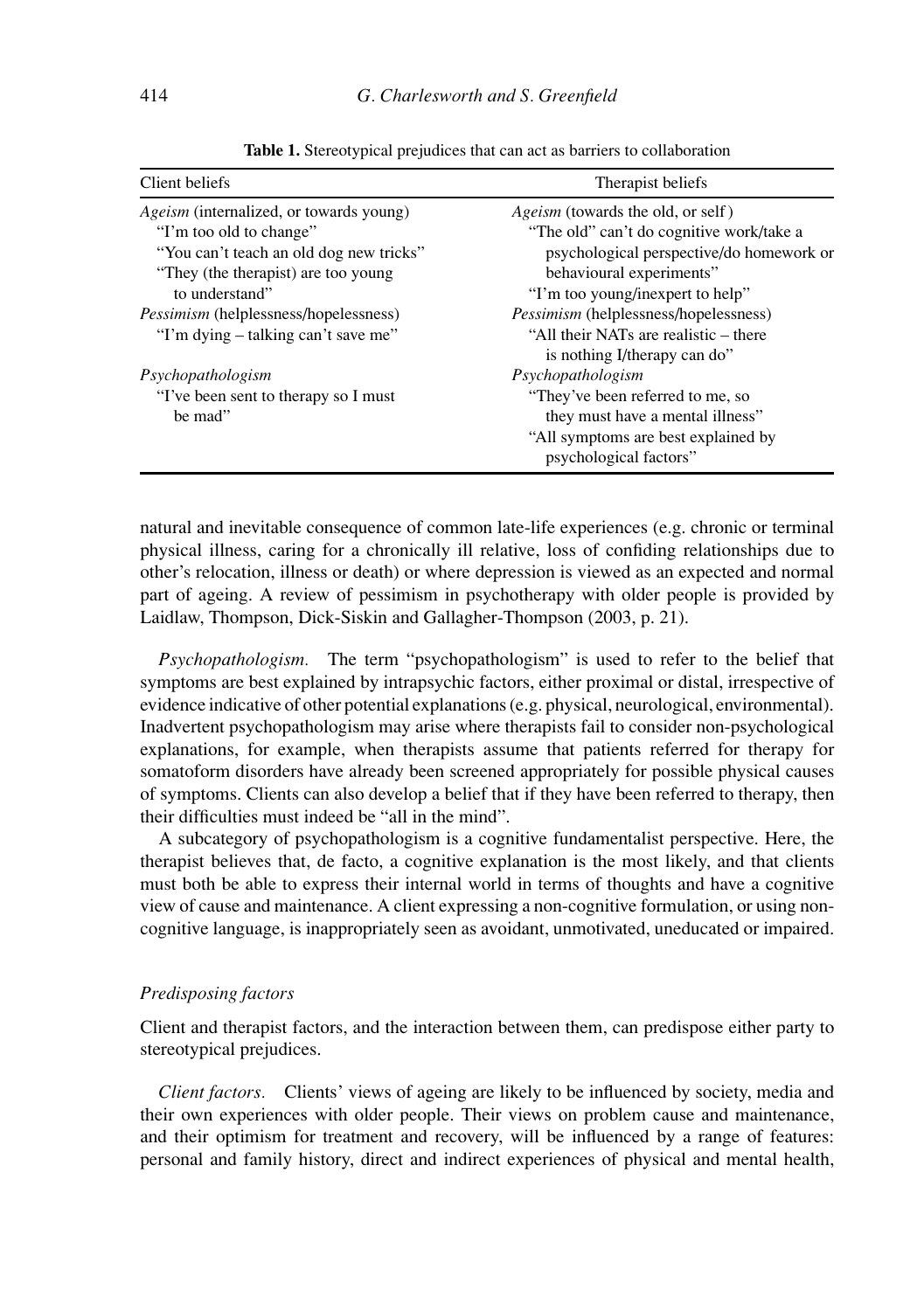culture, education, religion, problem chronicity and severity, history of relapse, coping and attributional styles, experience of previous interventions, and, perceived mechanism of change.

Laidlaw and colleagues (2004) have described the importance of considering a broad range of contextual beliefs when conceptualizing problems with older clients. Beliefs likely to influence a client's motivation to engage in therapy include: cohort beliefs, such as expectations of custodial mental healthcare and the stigma of mental health difficulties; role investments (e.g. "I was always the person others turned to for help, now I'm useless"); health-related beliefs (e.g. "All old people lose their health, so I may as well give up").

Older people referred for therapy may have late-onset or lifelong difficulties. In either scenario, clients may be using strategies that protect the status quo, thus minimizing the risks associated with change (Leahy, 1999). For example, pessimism for therapy and nonengagement may arise as a self-protective stance against future failure, or against re-exposure to regrets from the past.

*Therapist factors.* Therapists' views of ageing are likely to be influenced by their experiences with older people (family and work), societal views, and education (or lack of this) in gerontology. Views on problem cause and maintenance, and optimism for treatment and recovery will be influenced by their therapeutic stance, experience, training and supervision, and their resilience in the face of adversity and deterioration.

Where training has been limited to a single framework or technique, a therapist may feel rapidly disempowered when working with older people. This can predispose the therapist to ageism, pessimism for therapy, or both. For example, therapists whose main tool is to identify and challenge thinking biases are likely to feel pessimistic about therapy if they appraise a client's negative automatic thoughts (NATs) as entirely realistic and in keeping with the objective evidence.

#### *Maintaining factors*

*Cognitive processes.* Stereotypes are maintained by inter-related cognitive processes such as categorization, role schemas, confirmation bias, illusory correlation and the base-rate fallacy (Yarhouse, 2000). Actual or perceived differences between younger therapists and older clients facilitate categorization, for example, through expectations of differing roles (role schemas). Once a perception has been formed, there is a tendency to abstract information that confirms one's perceptions (confirmation bias), associate whole cohorts with the negative behaviours of a few individuals (illusory correlation), and ignore base rate information in favour of individual cases or anecdotes (base-rate fallacy).

*Interpersonal processes.* Dick et al. (1996) highlight the importance of considering clienttherapist interactions in work with older adults (pp. 522–524), including transference – countertransference and resistance – trans-resistance phenomena. We suggest that such interactions can act to maintain stereotypical prejudices. For example, clients' accounts may trigger strong emotional responses in therapists (Genevay & Katz, 1991) who identify with the possibility of similar events in their own future. Feeling overwhelmed can reinforce pessimism for therapy (e.g. "What can therapy do when a person's grandchild has just died?") Alternatively, overwhelmed therapists may take refuge in the view that "It's not the event, it's the appraisal, and this person is appraising their loss unhelpfully". The latter could be adaptive for the therapist, but risk giving clients the impression that "most people would handle this situation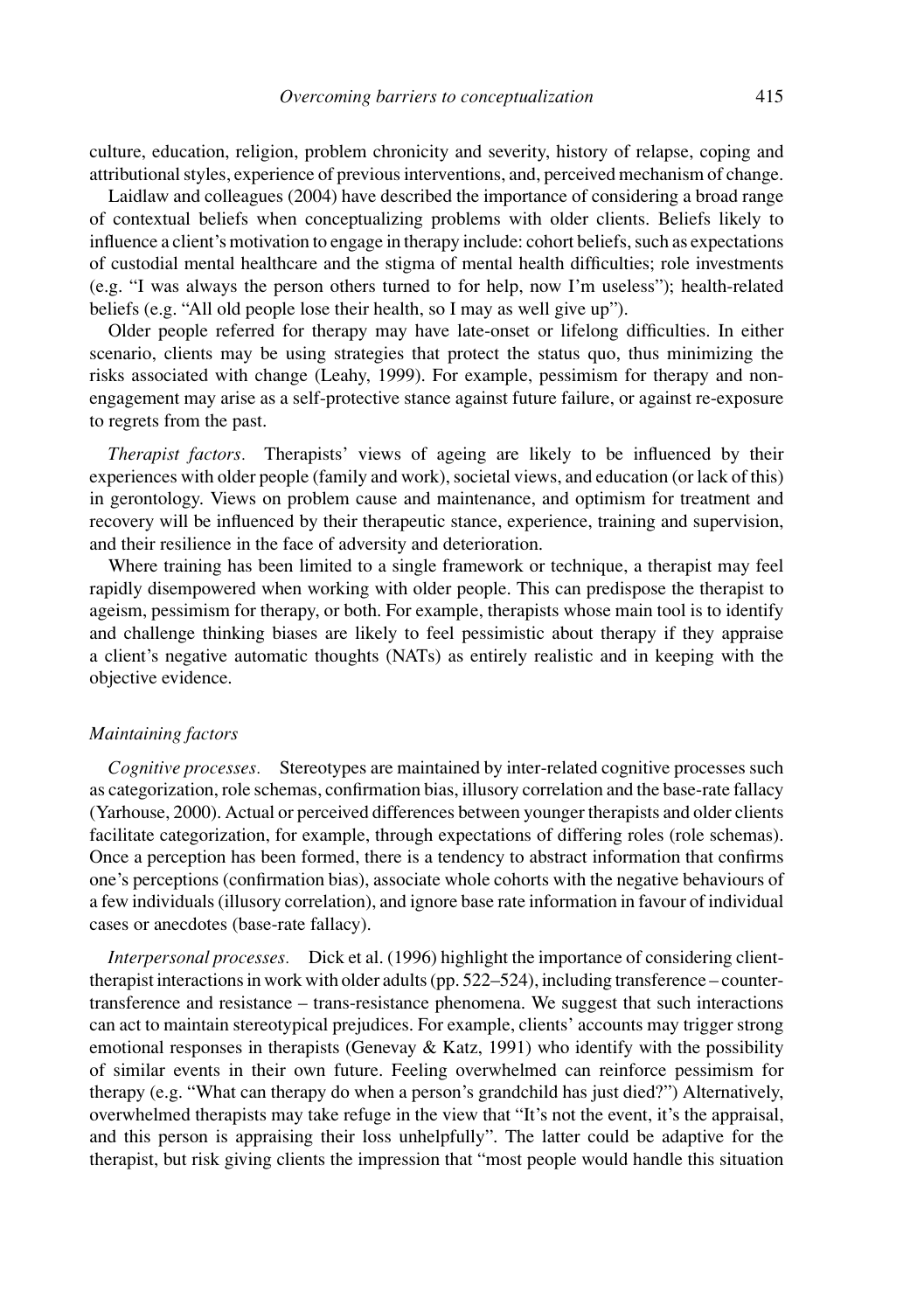without difficulty, and you feel distressed because of your cognitive vulnerability factors". Unsurprisingly, clients may respond by feeling that the cognitive approach has little to offer.

Where therapists attempt to counter their own sense of helplessness by intervening early, by offering false hope or reassurance for example, a client may feel isolated and misunderstood. In such circumstances, effective collaboration is unlikely to develop. Similarly, unsolicited suggestions and advice can undermine a client's attempts to cope, and reinforce their view that they are indeed "going mad".

*Systemic factors.* Systemic factors such as societal attitudes, family responses and healthcare systems can also maintain stereotypical prejudices. Attitudes of referrers and family towards therapy can heavily influence client expectation. Discussion on societal attitudes is available elsewhere (e.g. Blytheway, 1994; Nelson, 2002), as is exposition of issues relating to family responses to illness (e.g. Rolland, 1989).

Healthcare systems can maintain stereotypical prejudicial beliefs through reinforcing the view of "elders as dependent", and as a consequence of a physical–mental health split in service organization that encourages "mind-body dualism" (Salmon, 2000). Psychologically distressed clients referred from physical to mental health services rarely fail to be given a psychiatric diagnosis such as a depressive or anxiety disorder. This is often the case, even in circumstances where normal age-related bodily variation has been mislabelled by the client as illness, and appraised by the referrer as a somatic presentation of psychological distress, or where clients have recently experienced major life events. Operating from a mind-body dualistic perspective can give the message "It's all in your mind" thus increasing a client's distress which in turn confirms a clinician's belief in a psychological cause (psychopathologism).

In summary, cognitive processes such as categorization and stereotyping have advantages in that they enable us to process an enormous amount of information without making too many demands on cognitive functioning (Yarhouse, 2000). However, ageism, pessimism for therapy and psychopathologism are barriers to client-therapist collaboration.

# **Overcoming prejudice**

We now turn to methods for addressing stereotypical prejudices and the factors that maintain them. Given that the therapeutic relationship is a key part of the overall treatment process, especially when working with clients' complex issues (Bruch & Bond, 1998), and that collaboration is a fundamental aspect of a good relationship (Beck, Rush, Shaw, & Emery, 1979), we make the assumption that the reader already has the ability to form good therapeutic relationships. We also assume that he/she has the required level of competence to engage clients in cognitive therapy (see Padesky & Greenberger, 1995). We focus particularly on addressing stereotypical prejudices in work with older people through challenging ageism, pessimism and psychopathologism.

#### *Challenging ageism*

Strategies for challenging ageism in therapists include: increasing gerontological knowledge; increasing exposure to "successful" elders; adapting therapy goals and processes to meet individuals' needs and circumstances. In addition, one can attempt to maximize therapeutic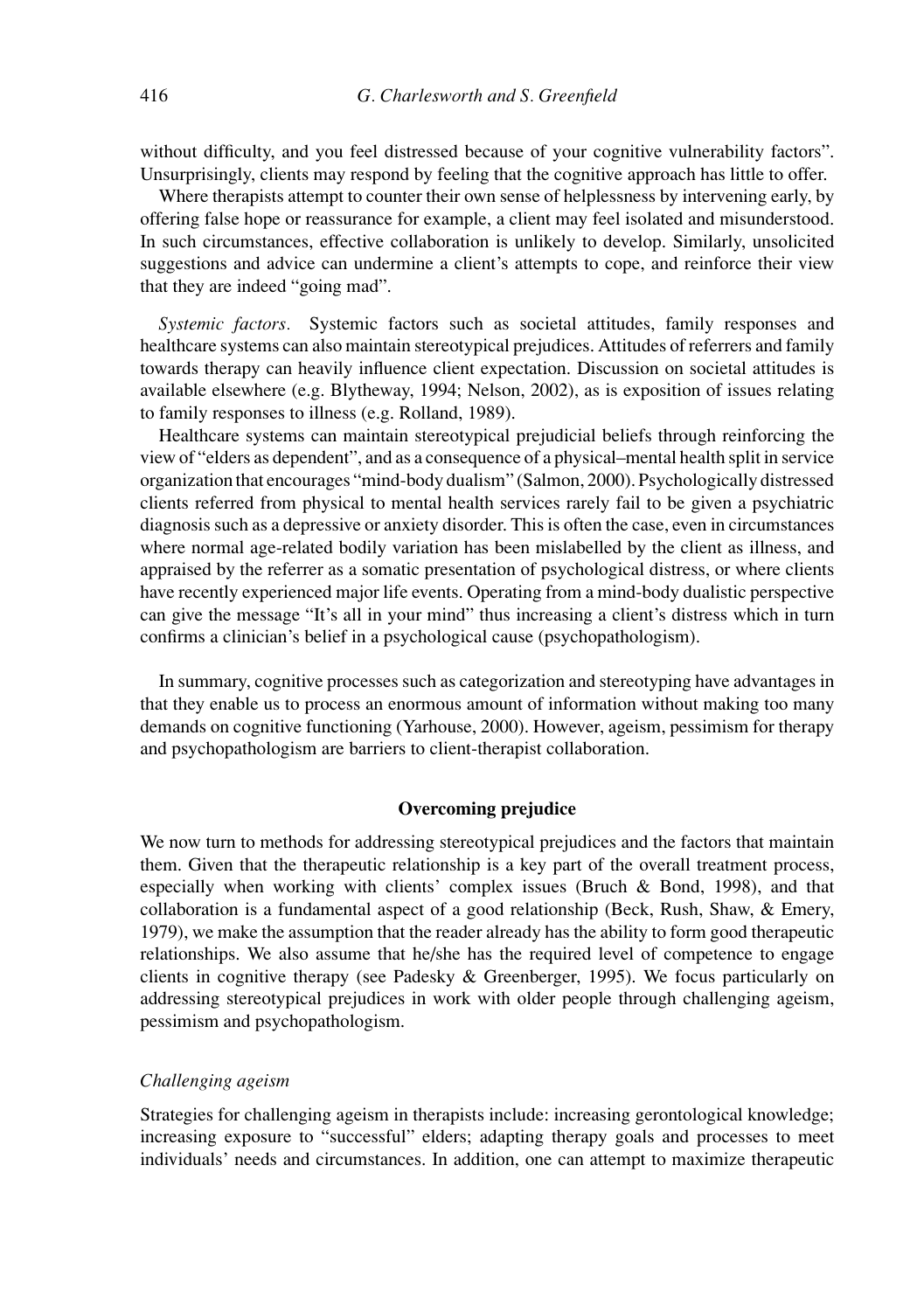gains by ensuring accessibility to therapy. The latter strategies can also be used to challenge clients' internalized ageism.

*Increasing gerontological knowledge.* Education about normal ageing can challenge cognitive processes such as illusory correlation and the base-rate fallacy (Yarhouse, 2000). Dick and colleagues (1996) cite a review of adult development and ageing by Cavanaugh (1990) that provides strong support of the older adult's ability to adapt to new situations and learn new ideas. Literature on lifespan development provides information on developmental processes and stages (Santrock, 2002) that provide evidence against the view that ageing is associated with inevitable decline and depression. More recent literature on cognitive therapy has shown that older adults are able to make use of the approach (see Laidlaw et al., 2003 for a review), and indeed can show better outcome than their younger counterparts (Walker & Clarke, 2001).

Therapists can also increase their knowledge by learning from their own clients (e.g. historical events, and changing societal expectations and norms). Learning from clients provides a context for understanding individuals, thus broadening and deepening the therapist's characterization of the client, and reducing the tendency to stereotype (Yarhouse, 2000). Learning from clients is implicit within guided discovery (Padesky, 1993), and can facilitate collaboration through acknowledging that clients bring areas of expertise to the relationship, challenging views of "therapist as expert helping dependent elder" (Zeiss & Lewinsohn, 1986).

*Increasing exposure to "successful" elders.* As the clinical population of older adults is a self-selected sample, and not representative of the larger population of older adults, seeing more older clients in clinical practice may not reduce the tendency to stereotype (Yarhouse, 2000). Where possible, therapists should consider increasing their contact with older adults who are ageing successfully. In addition, therapists may find it useful to consider the strengths shown by their clients in coping with events throughout their long lives.

*Adapt to needs and circumstances, not age.* Much of the literature on cognitive therapy for older people includes recommendations for adaptation. However, older cohorts are arguably the most heterogeneous of all populations, and while major adaptations may be necessary for some individuals, they are not universally required. Woods and Charlesworth (2002) suggest that adaptations should not be made for age per se, but to meet individual needs. For example, changes may be appropriate for clients presenting with physical health problems (including sensory changes), cognitive deficits, self-limiting cohort beliefs, with a history of interventions and chronic adversity. It is relevant to note that each of these dimensions has relevance for people of all ages. They are not the exclusive preserve of the elderly.

Where difficulties are seen as being caused by age, intervention is limited by the selfevident truth that "I'll only get older". By re-framing difficulties in terms of individual need and circumstances, a range of interventions become available, aiming to challenge, rehabilitate, adapt, or compensate as appropriate.

*Design for accessibility.* One of the most effective ways for challenging a belief that "old people can't do therapy" is to experience therapeutic success. Numerous suggestions have been made for therapists to increase accessibility to cognitive therapy for people of all ages, and to maximize opportunities for success. Firstly, therapists follow the principles of good communication, paying attention to the way in which information is delivered, collected and processed. Delivery of information can be adapted in terms of vocabulary, style and content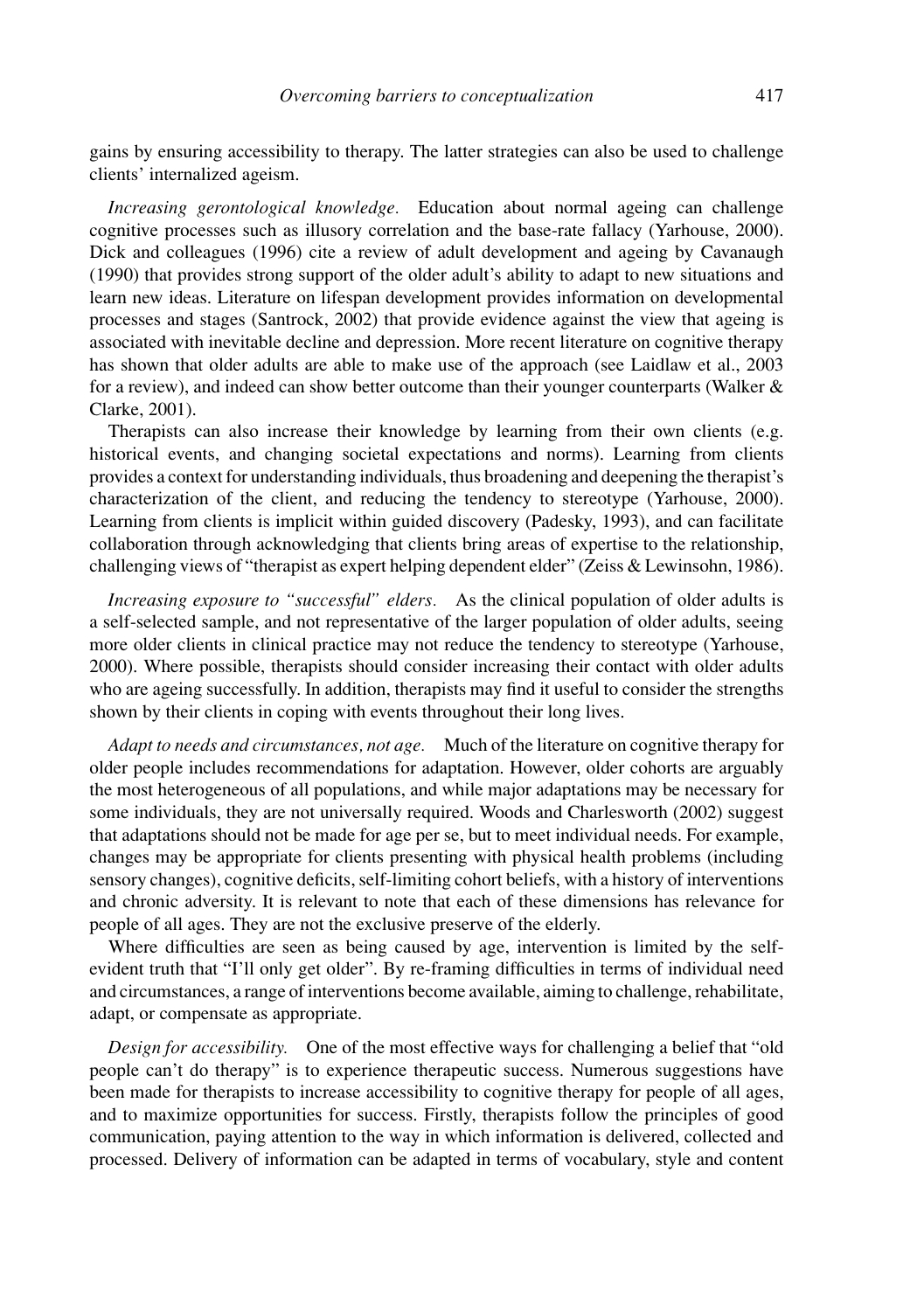to match the knowledge and abilities of the listener. Rapport can be facilitated by using the client's own words rather than jargon, and by using descriptive rather than judgemental language (Padesky, 2002). Collaboration can be strengthened by asking questions that the client can answer (Padesky, 1993).

Secondly, therapists must either ensure that the client is equipped with the necessary cognitive skills, or make appropriate adaptations to compensate for client deficits. Explanations for terms such as "thoughts" and "emotions" should be given as necessary. Therapists can provide experiential rather than didactic education by listening out for examples of the client's points of view, opinions and beliefs, and labelling them as examplars of the term "thoughts". Similarly, education about the inter-connectedness of the mind and the body can be provided both didactically and experientially. Skills training exercises have been described elsewhere (e.g. Greenberger & Padesky, 1995; Linehan, 1993).

Thirdly, therapists can "play to client's strengths" by matching tasks with abilities. For example, clients who use the language of body sensations to express their distress (rather than emotions or cognitions) are unlikely to complete self-monitoring thought diaries as an early homework task. However, they may be able to monitor activities and behavioural responses to distress along with ratings of symptom severity. Fourthly, therapists can reduce the cognitive demands of therapy. Adaptations to compensate for memory impairments include shortening sessions, regularly reviewing information, and providing written or taped information to support the spoken consultation (e.g. Dick et al., 1996). Cognitive load can also be reduced in formulation (see Charlesworth & Reichelt, 2004).

Fifthly, therapists can facilitate the testing of alternative hypotheses or perspectives through fostering client's curiosity as to the precursors and consequences of their beliefs. Generally, people from older cohorts will have been exposed to changing societal attitudes and related behaviours. In addition, they are often able to reflect on the power of beliefs through considering the influence of, say, family or religious beliefs.

# *Addressing pessimism*

Strategies for addressing pessimism include providing a rationale for cognitive therapy, ensuring emotional support and setting achievable goals.

*Providing a rationale for therapy.* Irrespective of the duration or cause of a client's symptoms or current predicament, a case can be made for the role of cognitions in a client's response to their situation, either in terms of triggering additional difficulties, or exacerbating existing symptoms. For example, for a physically ill client, a rationale for a psychological approach would be that physical symptoms lead to psychological consequences such as worry, fear, depression and anger and these emotions can trigger off further body sensations, thus making the situation even more difficult. Communicating the rationale to others may also help address systemic maintaining factors.

*Ensuring emotional support.* Stereotypical prejudices may protect the client or therapist against feeling overwhelmed by emotive issues such as chronic deteriorating illness and death. Feeling understood can help engender hope, and the therapeutic alliance is deepened when the client feels they are being heard. Therapy in adversity is facilitated by a compassionate approach that encourages the expression of emotion (Moorey, 1996). The therapist must feel supported (through supervision or other means) if they are to provide an appropriate level of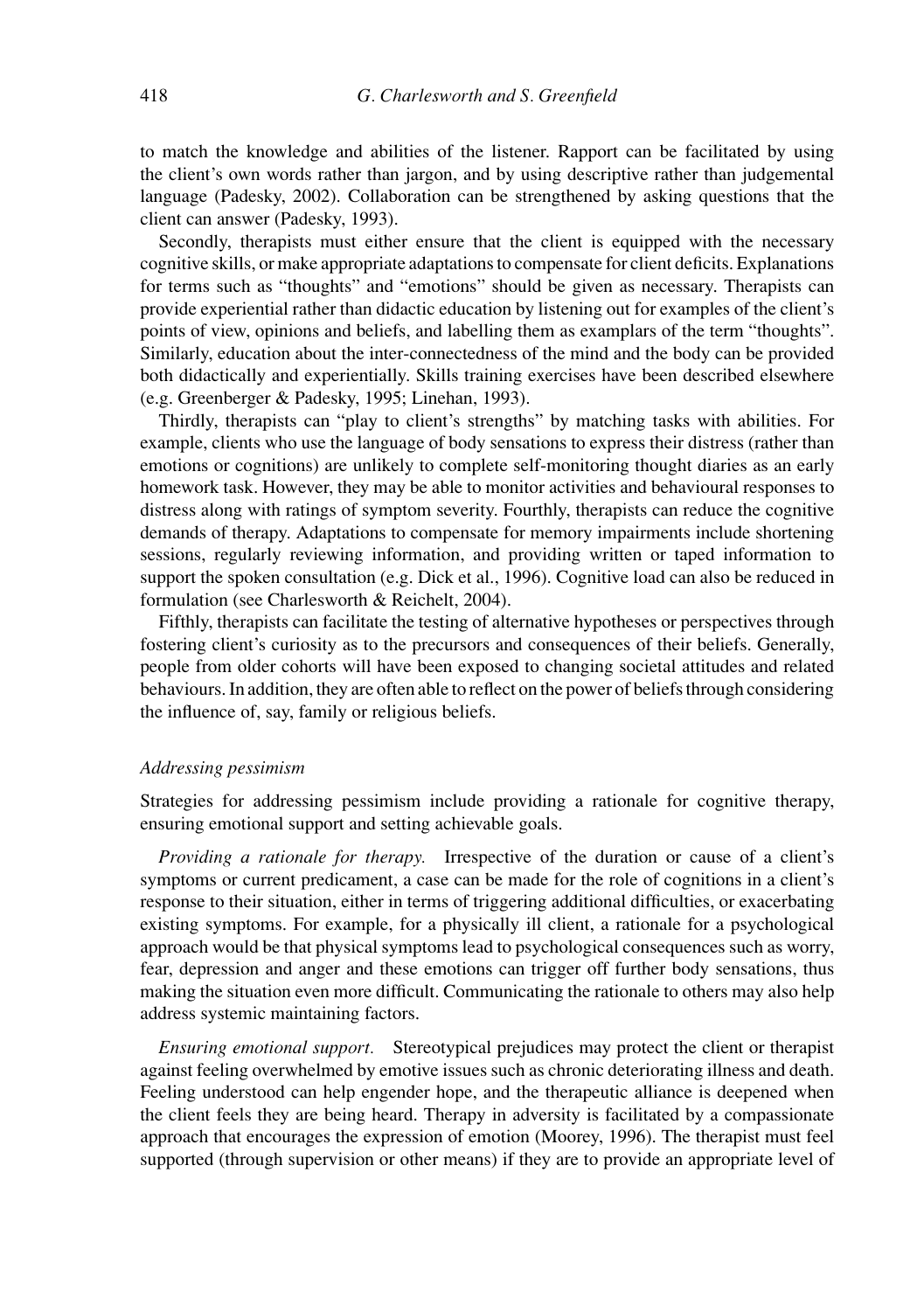compassion, maintain the balance between empathic identification and detachment (Strayer, 1987), and tolerate the nature and complexity of problems that some older adults bring (Dick et al., 1996, p. 518).

*Setting achievable goals.* Optimism for a good outcome in therapy is facilitated by a realistic delineation of what is possible for a psychological approach. In the context of chronic deteriorating and life-threatening illness, for example, appropriate goals may be to see a reduction in excess disability, and for the client to increase their sense of coping-efficacy. Setting achievable goals can increase hope and a client's sense of control.

#### *Addressing psychopathologism*

Strategies for addressing psychopathologism include revisiting the basic cognitive model, broadening CBT knowledge and skills, testing out assumptions and using non-pathological formulations.

*Revisiting basic knowledge and broadening skills.* The cognitive model of emotional disorders emphasizes the interactions between cognitive, somatic, behavioural, affective and other factors. Used in the social and environmental context of the individual, multiple mechanisms for cause and maintenance can be considered, without being limited to psychological-only, or cognitive-only conceptualizations. As the model has been developed, the realities of adverse circumstances have been emphasized. For example, CBT frameworks are now available for physical disability (Krantz, 1995; Rybarczyk et al., 1992), medical and surgical issues, including pain (e.g. Salmon, 2000), adverse life circumstances (Moorey, 1996) and life threatening illness (Liese & Larson, 1995).

*Test out assumptions.* The dangers of making assumptions are well known in cognitive therapy, yet therapists remain at risk of operating as if their assumptive beliefs are valid. Therapists must examine the way in which their own thoughts and beliefs may be having a limiting effect both within sessions and over the course of treatment (Dick et al., 1996, p. 523; Laidlaw et al., 2003, p. 25; Padesky, 1998)

*Use non-pathological formulations.* Non-pathological formulations "normalize" distress and acknowledge clients' efforts to cope. Frameworks for non-pathological formulations include: adjusting to new circumstances [You are experiencing a whole range of emotional, cognitive and physiological reactions in response to difficult circumstances. They are common reactions to the kind of situation you find yourself in.]; a mis-match between current circumstances and previously adaptive coping strategies; and loss of positive reinforcers (Worth Enhancing Beliefs) rather than triggering of negative schema (James, Kendell, & Reichelt, 1999).

In summary, there are numerous strategies available to help therapists, clients and others to become aware of, and challenge, prejudices against ageing and cognitive therapy with the elderly. The cognitive model is robust and flexible enough to acknowledge non-psychological factors in symptom development, allowing therapists to respond compassionately to client reactions to distressing events, while identifying and restructuring unhelpful cognitions.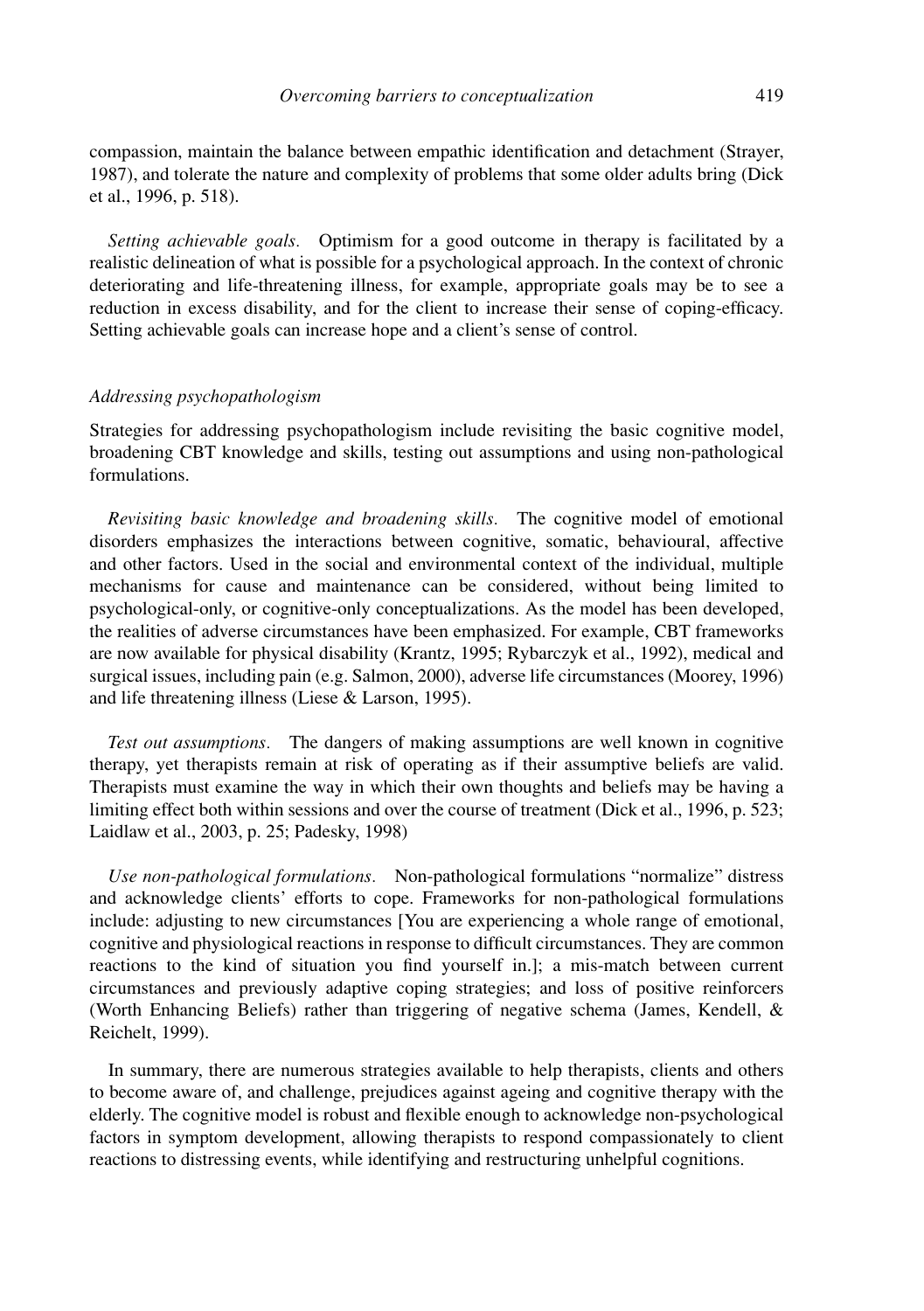# **Conclusion**

When faced with obstacles in collaborative conceptualization with older adults, therapists should be wary of making simple assumptions that the problems relate to skills deficits within their clients. Rather, they should consider the influences of their own prejudicial beliefs of ageing, their prejudices against therapy, and their therapy-limiting expectations that a cognitive-only explanation will encapsulate clients' views. Combating prejudice is an effortful process as new responses must be learned and practised like any habit (Devine, 1989; Yarhouse, 2000).

Before ending it is worth revisiting the story of the 68-year-old gentleman who did not initially want to engage in therapy. After some discussion he was recruited into treatment. He agreed to attend on the premise that, while a psychological therapy would not help him directly with his physical problems, it would be possible to work on the psychological consequences ("side-effects" or "by-products") of his physical difficulties. He agreed to do this, as he admitted that he was currently feeling depressed and this had led him to drop many of the activities he had previously enjoyed. He made steady progress over the course of 4 months, re-engaging in social activities and becoming more interpersonally fulfilled. However, a few weeks prior to the date of his planned discharge, he died. His death was one month after his 69th birthday.

#### **References**

- BECK, A. T., & EMERY, G., WITH GREENBERG, R. L. (1985). *Anxiety disorders and phobias*: *A cognitive perspective*. New York: Basic Books.
- BECK, A. T., RUSH, A. J., SHAW, B. F., & EMERY, G. (1979). *Cognitive therapy for depression*. New York: Guilford.
- BECK, A. T., WRIGHT, F., & NEWMAN, C. (1992). Cocaine abuse. In A. Freeman & F. Dattilio (Eds.), *The comprehensive casebook of cognitive therapy*. New York: Plenum.
- BLYTHEWAY, B. (1994). *Ageism* (Rethinking Ageing Series). Buckingham: Open University Press.
- BRUCH, M., & BOND, F. W. (1998). *Beyond diagnosis: Case formulation approaches in CBT*. Chichester: Wiley.
- BURNS, D. A., & BECK, A. T. (1978). Cognitive behavior modification of mood disorders. In J. P. Foreyt & D. P. Rathjen (Eds.), *Cognitive behavior therapy: Research and application*. New York: Plenum.
- CAMERON, R. (1978). The clinical implementation of behavior change techniques: A cognitively oriented conceptualization of therapeutic "compliance" and "resistance". In J. P. Foreyt & D. P. Rathjen (Eds.), *Cognitive behavior therapy: Research and application*. New York: Plenum.
- CAVANAUGH, J. C. (1990). *Adult development and aging*. Belmont: Wadsworth Publishing Co.
- CHADWICK, P. D., BIRCHWOOD, M. J., & TROWER, P. (1996). *Cognitive therapy for delusions, voices and paranoia*. Chichester: Wiley.
- CHARLESWORTH, G., & REICHELT, K. (2004). Keeping conceptualizations simple: Examples with family carers of people with dementia. *Behavioural and Cognitive Psychotherapy*, *32*, 401–409.
- DEVINE, P. G. (1989). Stereotypes and prejudice: Their automatic and controlled components. *Journal of Personality and Social Psychology*, *56*, 5–18.
- DICK, L. P., GALLAGHER-THOMPSON, D., & THOMPSON, L. W. (1996). Cognitive-behavioral therapy. In R. T. Woods (Ed.), *Handbook of the clinical psychology of ageing.* Chichester: Wiley.
- FOWLER, D., GARETY, P., & KUIPERS, E. (1998a). Cognitive therapy for psychosis: Formulation, treatment, effects and service implications. *Journal of Mental Health*, *7*, 123–133.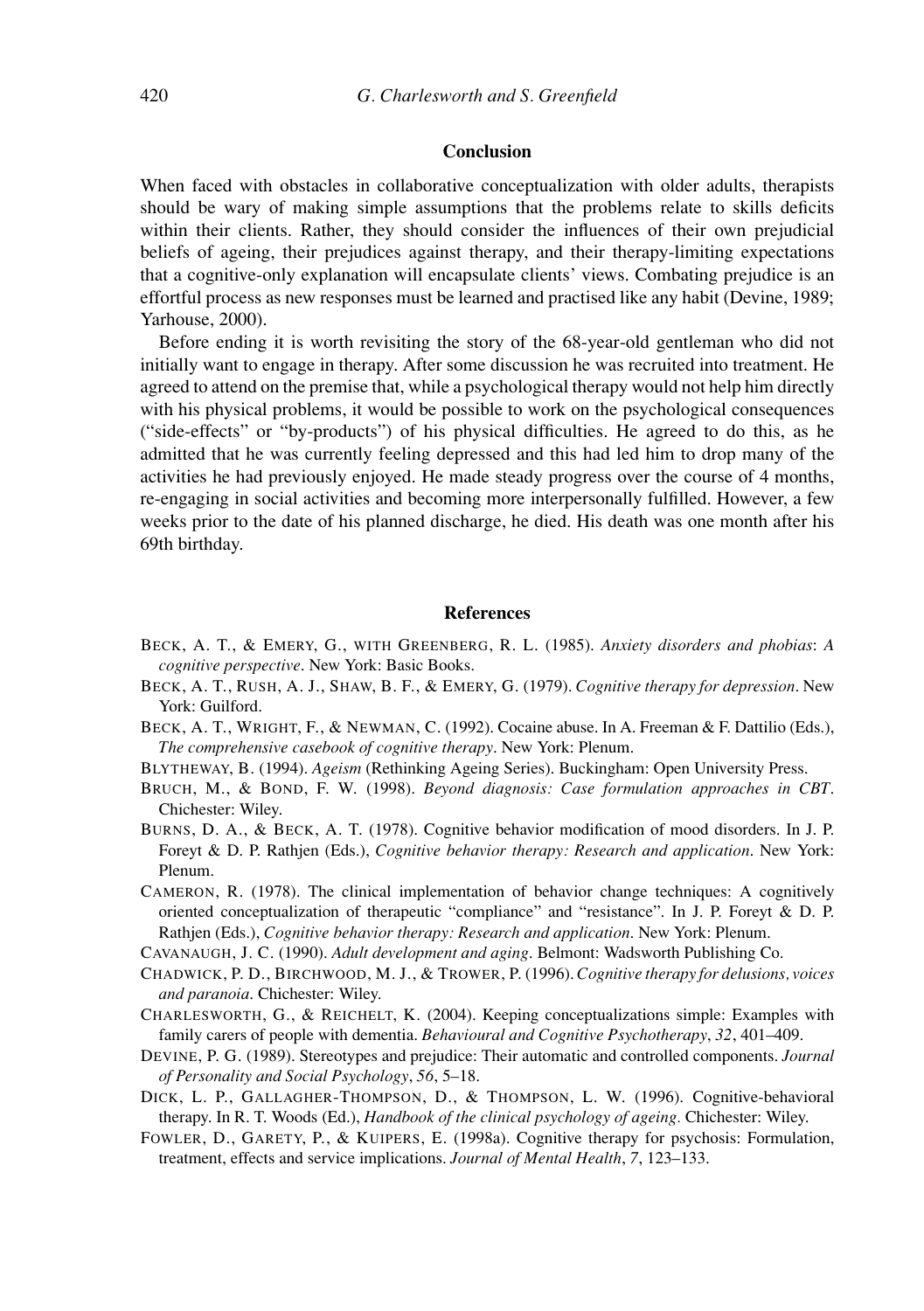- FOWLER, D., GARETY, P., & KUIPERS, E. (1998b). Understanding the inexplicable: An individually formulated cognitive approach to delusional beliefs. In C. Perris & P. D. McGorry (Eds.), *Cognitive psychotherapy of psychotic and personality disorders: Handbook of theory and practice* (pp. 129– 146.). Chichester: Wiley.
- GENEVAY, R., & KATZ, R. S. (1991). *Countertransference and older adults*. Thousand Oaks, CA: Sage.
- GUMLEY, A. I., & POWER, K. G. (2000). Is targeting cognitive therapy during relapse in psychosis feasible? *Behavioural and Cognitive Psychotherapy*, *28*, 162–174.
- HANLON, R. B., TURK, D. C., & RUDY, T. E. (1987). A collaborative approach in the treatment of chronic pain. *British Journal of Guidance and Counselling*, *15*, 37–49.
- JAMES, I. A., KENDELL, K., & REICHELT, F. K. (1999). Conceptualizations of depression in older people: The interaction of positive and negative beliefs. *Behavioural and Cognitive Psychotherapy*, *27*, 285–290.
- JOHN, C. H., & TURKINGTON, D. (1995). A model-building approach in cognitive therapy with a woman with chronic "schizophrenic" hallucinations: Why did it work? *Clinical Psychology and Psychotherapy*, *2*, 1–16.
- KINDERMAN, P., & LOBBAN, F. (2000). Evolving formulations: Sharing complex information with clients. *Behavioural and Cognitive Psychotherapy*, *28*, 307–310.
- KLEIFIELD, E. I., WAGNER, S., & HALMI, K. A. (1996). Cognitive-behavioural treatment of anorexia nervosa. *Psychiatric Clinical of North America*, *19*, 715–737.
- KRANTZ, S. E. (1995). Chronic physical disability and secondary control: Appraisals of an undesirable situation. *Journal of Cognitive Psychotherapy: An International Quarterly*, *9*, 229–248.
- KRUPNICK, J. L., SOTSKY, S. M., ELKIN, I., MOYER, J., WATKINS, J., & PILKONIS, P. A. (1996). The role of the therapeutic alliance in psychotherapy and pharmacotherapy outcome: Findings in the National Institute of Mental Health treatment for depression collaborative research programme. *Journal of Consulting and Clinical Psychology*, *64*, 532–539.
- LAIDLAW, K., THOMPSON, L. W., & GALLAGHER-THOMPSON, D. (2004). A comprehensive conceptualisation of cognitive behaviour therapy for late life depression. *Behavioural and Cognitive Psychotherapy*, *32*, 389–399.
- LAIDLAW, K., THOMPSON, L. W., DICK-SISKIN, L., & GALLAGHER-THOMPSON, D. (2003). *Cognitive behaviour therapy with older people*. Chichester: Wiley.
- LAYDEN, M. A., NEWMAN, C. F., FREEMAN, A., & MORSE, S. B. (1993). *Cognitive therapy of borderline personality disorder*. Boston/London: Allyn & Bacon.
- LEAHY, R. L. (1999). Strategic self-limitation. *Journal of Cognitive Psychotherapy: An International Quarterly*, *13*, 275–293.
- LIESE, B. S. (1994). Brief therapy, crisis intervention and the cognitive therapy of substance abuse. *Crisis intervention and time limited treatment*, *1*, 11–29.
- LIESE, B. S., & LARSON, M. W. (1995). Coping with life-threatening illness: A cognitive therapy perspective. *Journal of Cognitive Psychotherapy: An International Quarterly*, *9*, 19–34.
- LINEHAN, M. M. (1993). *Skills training manual for treating borderline personality disorder*. New York: Guilford Press.
- MOOREY, S. (1996). When bad things happen to rational people: Cognitive therapy in adverse life circumstances. In P. Salkovskis (Ed.), *Frontiers of cognitive therapy*. New York: Guilford Press.
- NELSON, T. D. (2002). *Ageism: Stereotyping and prejudice against older persons*. Bradford Books.
- PADESKY, C. (1993). *Socratic questioning: Changing minds or guiding discovery*. Keynote address to European Association of Behavioural and Cognitive Therapies. London, UK.
- PADESKY, C. A. (1998). *Protocols and personalities. The therapist in cognitive therapy*. Paper presented at the European Association of Behavioural and Cognitive Therapies. Cork, Ireland.
- PADESKY, C. (2002). *Cognitive therapy unplugged: Fine tuning essential therapist skills*. London Workshop.